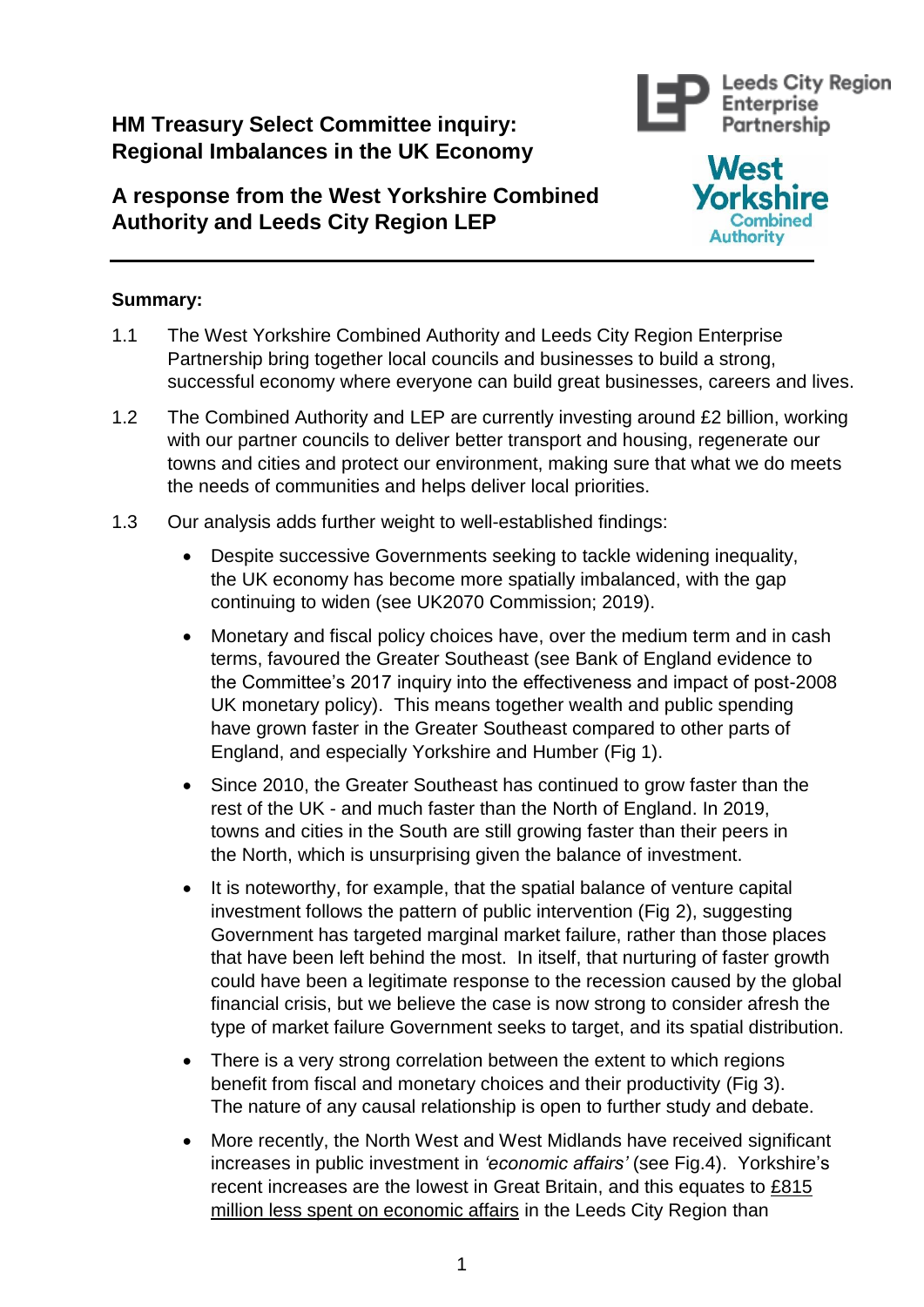would've been the case if investment had mirrored the trajectory in the North West and London.

- 1.5 We support Government's aspiration to create an economy that works for all by boosting productivity and earning power across the UK. We argue, however, the focus and scale of its strategic approach and priorities need to change in order to realise that ambition. Instead, we call for:
	- The UK Government leading, in partnership with devolved governments, LEP groupings and combined authorities, a shared policy position that explicitly prioritises a more cohesive, balanced economy at least on a par with growing the overall size of the UK economy. This would be similar to *Aufbau Öst* - the commitment to a reunified and rebalanced Germany.
	- A more strategic approach to public spending, based upon:
		- o Recognition that monetary policy is a blunt tool, but has important spatial impacts. While the UK needs a single monetary policy, set independently by the Bank of England, its impact on wealth and industrial change needs to be factored in to fiscal decisions more clearly.
		- $\circ$  Fiscal policy should continue to prioritise public investment on digital and transport infrastructure, business growth, skills and health.
		- o Reorientate how HM Treasury's Green Book is applied so value for money analysis ascribe a fairer societal value to addressing the most extreme market failures, rather than favouring regions with economies that are already strong and where outputs are more viable (see Fig 5).
	- Further devolution so local political and business leaders are empowered to work together and with local communities to set long-term plans, with the powers and funding to deliver. This is also vital to overcome feelings of disconnection by establishing trusted institutions, accountable to local people.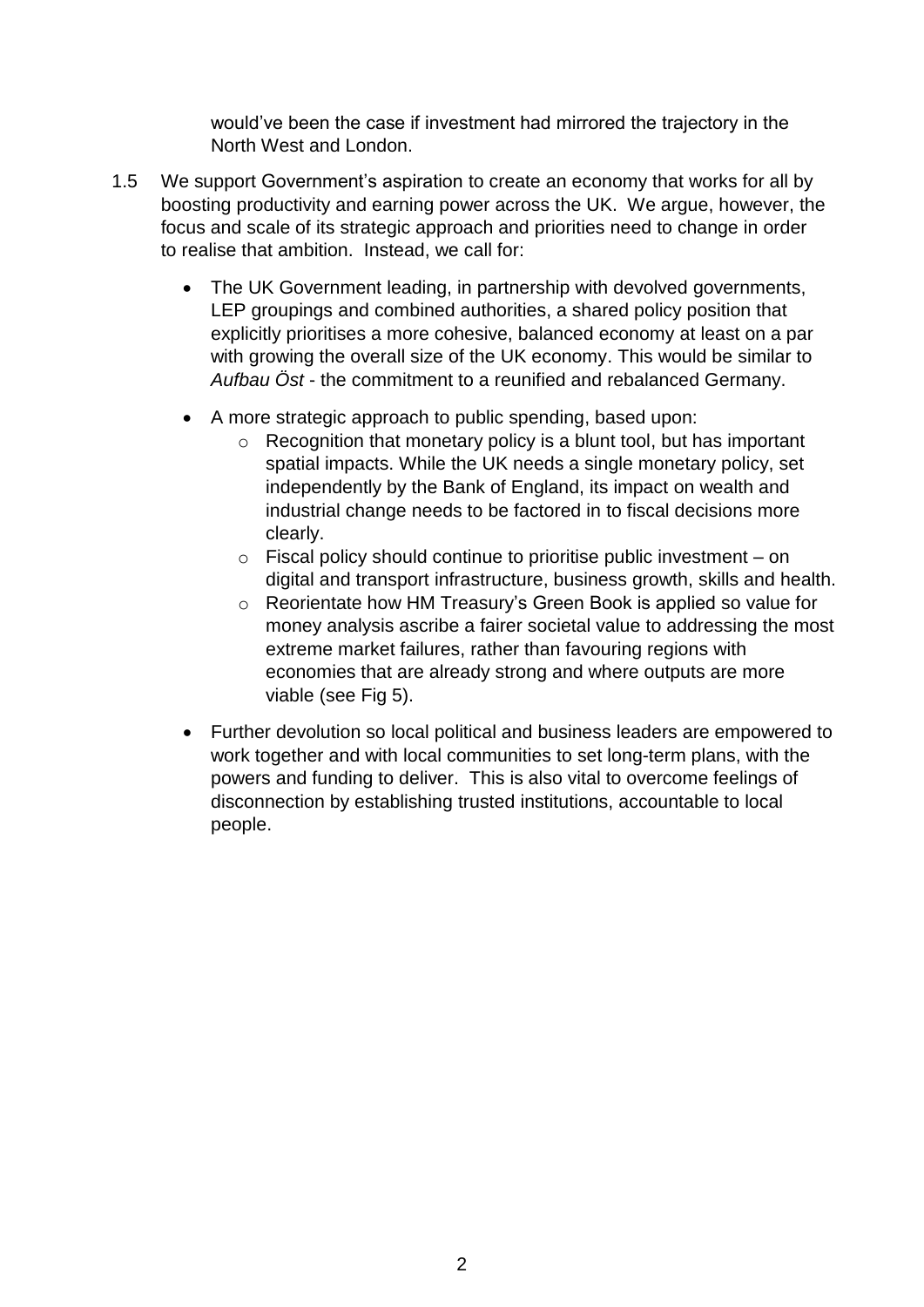#### **Part One: Regional imbalances**

- **a) What are the most significant regional imbalances in the UK i.e. is it the imbalance between London/southeast and other regions; between towns and cities; or between urban and rural areas? How have these imbalances changed in the past decade (and potentially longer) and how are they likely to change in the future?**
- **b) How do imbalances present themselves in the UK, in terms of growth, wages, employment and other indicators?**
- 2.1 The most significant regional imbalances in the UK are between London and the Greater Southeast and other regions – particularly in the North of England.
- 2.2 These rebalances present themselves by:
	- **Lower economic inclusion** the employment rate in the North (73.2%) is lower than the Greater southeast (77.8%). Closing that level of gap in the Leeds City Region would mean an extra 88,600 people in employment.
	- Lower gross weekly pay for full-time workers, which at the 20<sup>th</sup> centile is 14% lower in the North, and that gap widens to 20% at the 80<sup>th</sup> centile (both compared to the Greater southeast). This links to lower wage levels and pay policy, where 1 in 4 City Region jobs pay below the Living Wage Foundation's living wage whereas in Oxfordshire it's 1 in 6.
	- **Lower skills**  with 34% of working age people in the North qualified to Level 4, compared to 45% in the Greater southeast.
	- **A less productive business base**  Fig 6 shows West Yorkshire has a higher proportion of firms with mid-to-low productivity, limiting their capacity to invest and improve workers' pay and conditions. Further analysis for the City Region's local industrial strategy shows that this is a result of businesses being less productive across all sectors, rather than the sectoral mix.
	- **Greater South East benefitting disproportionally from recent fiscal and monetary policy**, with a strong correlation with higher productivity.
	- **Inward investment patterns skewed to stronger economies** and those that benefit disproportionately from public decisions - raising questions about additionality and the nature of market failure/opportunity.
	- The **City Region's productivity is more than 30% lower than its comparator regions** in Northern Europe (Fig 7, inc. Stockholm, Lyon and Hannover). European regions with productivity levels most similar to the City Region are Chemnitz in Eastern Germany and the southern European regions of Umbria (Italy), Attiki (Greece), Castilla La Mancha and Andalucia (Spain).
- 2.3 Overwhelmingly, evidence shows these disparities are projected to widen; we are not aware of any credible analysis that shows the UK's less-productive regions growing at a faster rate than more productive regions over the longterm. For example, the UK2070 Commission cites research by Prof. Philip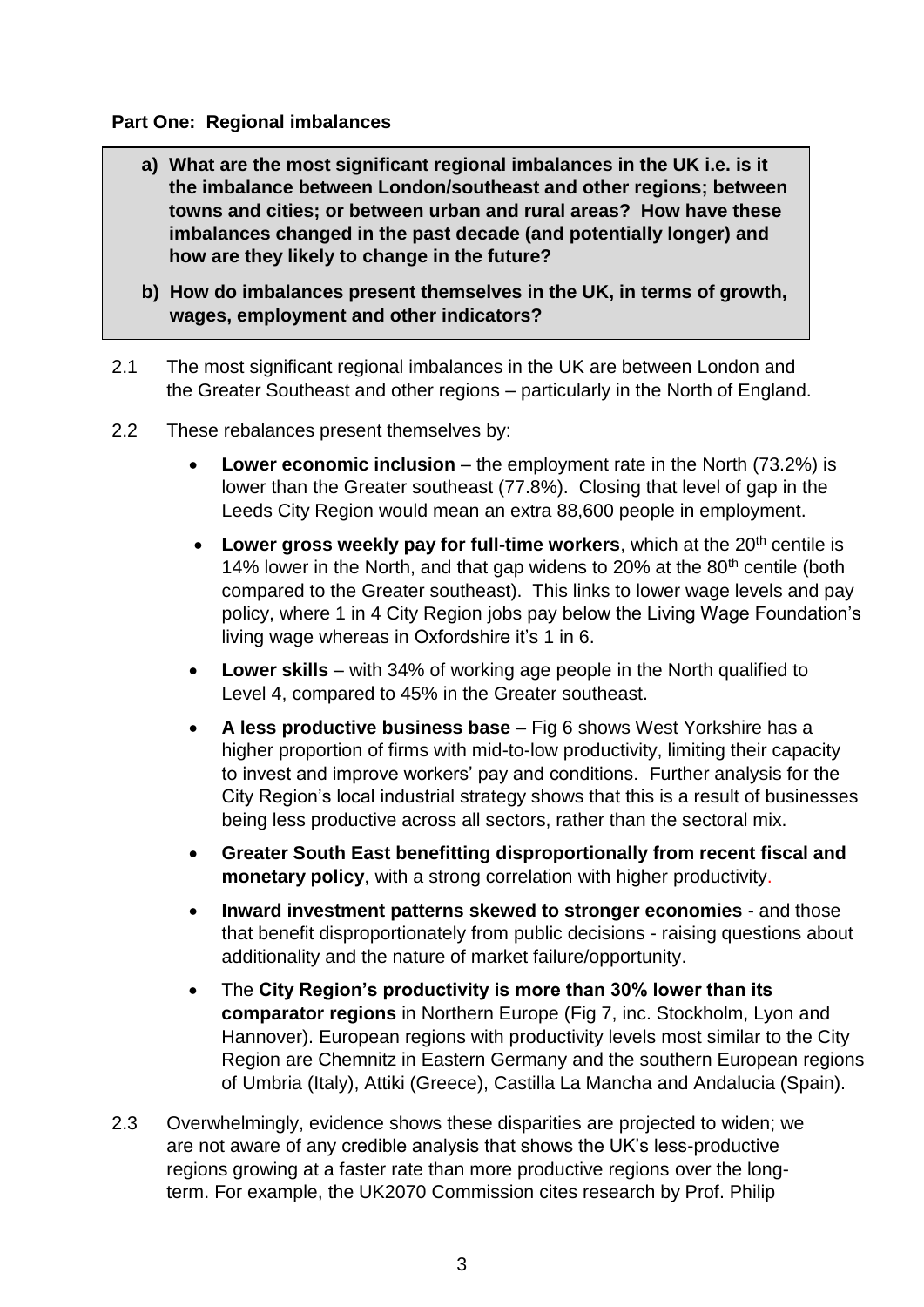McCann on the 'business as usual' scenario which projects future jobs growth will continue to be concentrated in the South (Fig. 8).

2.4 It is also important to recognise imbalances within regions, and even within towns and cities in those regions - which are address below on para e).

# **c) What are the main drawbacks of having significant regional imbalances?**

- 3.1 There are several drawbacks from significant regional imbalances, including:
	- Large sections of the country will not achieve their potential, and therefore neither will the UK economy.
	- Growing feelings of discontent and large parts of the country feeling 'left behind'. This covers both lower-productive regions (who feel their full potential is not being unleashed) and high-productive regions (some of whom feel they do not see the full benefits of their activity).
	- Public revenues generated by more prosperous regions are unlikely to keep pace with the needs of the whole country, as the gap in wealth continues to widen. This will result either in public finances deteriorating (as more borrowing is required to meet need) or further public spending cuts, which would be unacceptable and further exacerbate the existing imbalances.
- 3.2 It is worth noting, however, that there are rational reasons why this position has developed. HM Treasury objectives (see box) include driving structural reforms to increase employment and productivity across the UK, as well as placing public finances on a sustainable footing.

The Single Departmental Plan does not, however, provide any clear reflection about how the issue of regional imbalances, or distinct regional challenges and opportunities, will be addressed.

Instead, the emphasis is on spending controls to assure value for money and meet Government's fiscal rules to achieve a balanced budget by the middle of the 2020s. In practice, therefore, use of spending

## **HM Treasury - Our objectives**

The department's strategic objectives are to:

- 1. Place the public finances on a sustainable footing, ensuring value for money and improved outcomes in public services
- 2. Ensure the stability of the macroeconomic environment and financial system, enabling strong, sustainable and balanced growth as we leave the EU
- 3. Increase employment and productivity, ensuring strong growth and competitiveness across all regions of the UK, through a comprehensive package of structural reforms, taking advantage of the opportunities provided by leaving the EU
- 4. Build a great Treasury, by creating a more open, inclusive and diverse department, underpinned by professionalism, skills and management excellence

prioritisation mechanisms (e.g. Green Book) are skewed towards economies that are already stronger, and therefore where more outputs can be delivered, and voices like Lord Heseltine call for reform (fig. 5).

3.3 The result is that the balance of public investment (as distinct from consumption spending) is in regions with stronger economies. This is compounded by those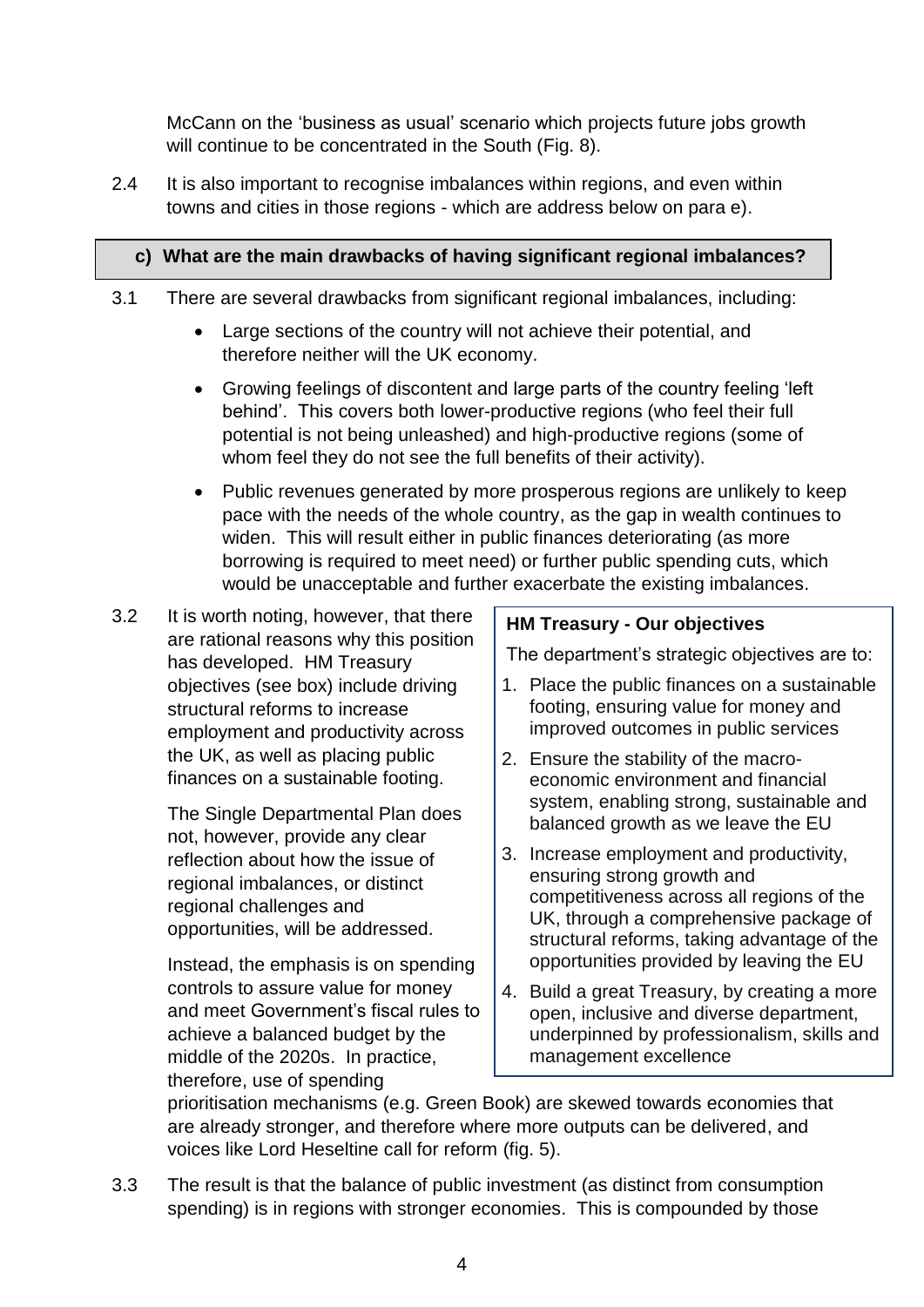regions also enjoying the highest levels of inward investment. While we absolutely do not want to constrain the ability of more prosperous UK regions to secure inward investment, it does raise questions about the type and degree of market failure that is subject to public investment. That is to say there is a strong case for Government to consider concentrating investment in localities with the greatest structural economic disadvantage.

### **d) To what extent can regional imbalances explain the UK's poor productivity performance?**

- 4.1 We believe regional imbalances are both the cause and effect of the UK's poor productivity performance. Therefore, addressing them is the answer to the UK's productivity puzzle.
- 4.2 Analysis of Bank of England and HM Treasury data by the Combined Authority shows a very strong correlation (R=0.828) between regional labour productivity and the degree to which monetary and fiscal policy has uplifted wealth and public spending in an area (fig 3). Indeed, when this analysis is restricted to England's nine regions (to negate the impact of the Barnett formula), the correlation is even stronger (R=0.932), although clearly care needs to be taken in drawing lessons about the nature of any causal relationship from the strong correlation.

### **e) What is the interaction between regional and income inequality? Is there greater inequality within regions or between regions?**

- 5.1 There is a reasonably strong interaction between regional and income inequality and it is helpful to understand how this has developed over the medium-term and its implications for public spending.
- 5.2 In the late 1990s and 2000s, income growth in households with lower levels of income was more strongly driven by increasing welfare benefits. In the 2010s, that trend reversed as a result of austerity, widening regional imbalances. The sustainable answer, therefore, must be a private sector, wage-led answer to closing the low-income gap, combined with a more inclusive labour market.
- 5.3 In order to achieve that:
	- Local authorities and businesses must work in partnership and across functional economic areas to identify and tackle local challenges and opportunities to boost productivity in a way so everyone contributes to, and benefits from, that growth.
	- In order to do so, partners need more powers and funding.
	- As a result, decisions will be taken closer to communities, who will have a stronger say, and will hold those decision-makers to account, building trust.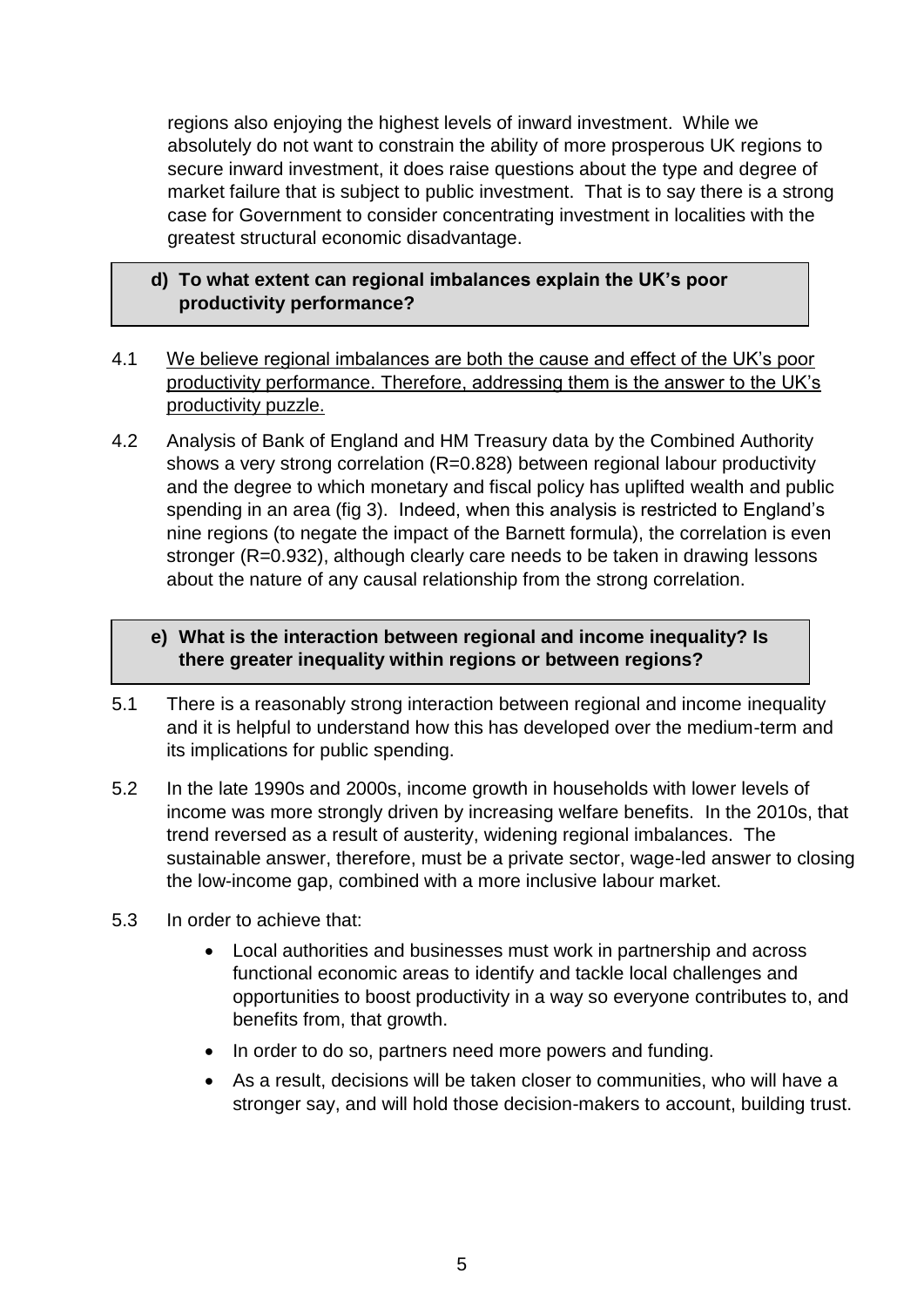- **f) What lessons can be learnt from the success or otherwise of programs designed to promote regional economic growth so far? What are the future interventions that the UK should consider?**
- 6.1 The success of programmes to promote regional economic growth can be interpreted in several ways:
	- Short-run outputs, including new jobs or houses
	- Medium-term outcomes, including higher employment rates and beginning to narrow economic imbalances across the UK.
	- Longer-run societal change, including rejuvenating places with deep-seated structural economic disadvantage and stimulating hope and ambition in disconnected communities.
- 6.2 When considering future direction, we would urge Government to consider the findings of the Institute for Government's 'All Change' study<sup>1</sup>, which sets out some of the challenges faced in securing an enduring strategy for regional governance, and which says that *"the current process of devolution to a city-regional tier must be given the stability it needs to develop and perform effectively".*

## **g) How effective have regional bodies, for example combined authorities, cities, Local Enterprise Partnerships, been in promoting strong growth across all areas of the UK?**

- 7.1 Combined Authorities and local enterprise partnerships serve a vital purpose bringing together public and private leaders across a functional economic area to set a long-term plan for growth.
- 7.2 We would argue that on short-run outputs, LEPs and Combined Authorities have performed well. However, they need more tools (e.g. greater funding and powers) and long-term institutional certainty to make a significant and measurable impact on longer-run change.

## **h) To what extent can devolution of funding to regional bodies promote growth and reduce regional disparities?**

- 8.1 Our analysis indicates that a potential answer to the last four decades of economic divergence is to increase investment in regions like Yorkshire. In doing so, decision-making should be devolved to fully involve businesses and be accountable to local communities.
- 8.2 We would also highlight the impact of Government's Fair Funding Review for local government spending as an important manifestation of its priorities.

<sup>1</sup> <sup>1</sup>[https://www.instituteforgovernment.org.uk/sites/default/files/publications/IfG\\_All\\_change\\_report\\_FINA](https://www.instituteforgovernment.org.uk/sites/default/files/publications/IfG_All_change_report_FINAL.pdf) [L.pdf](https://www.instituteforgovernment.org.uk/sites/default/files/publications/IfG_All_change_report_FINAL.pdf)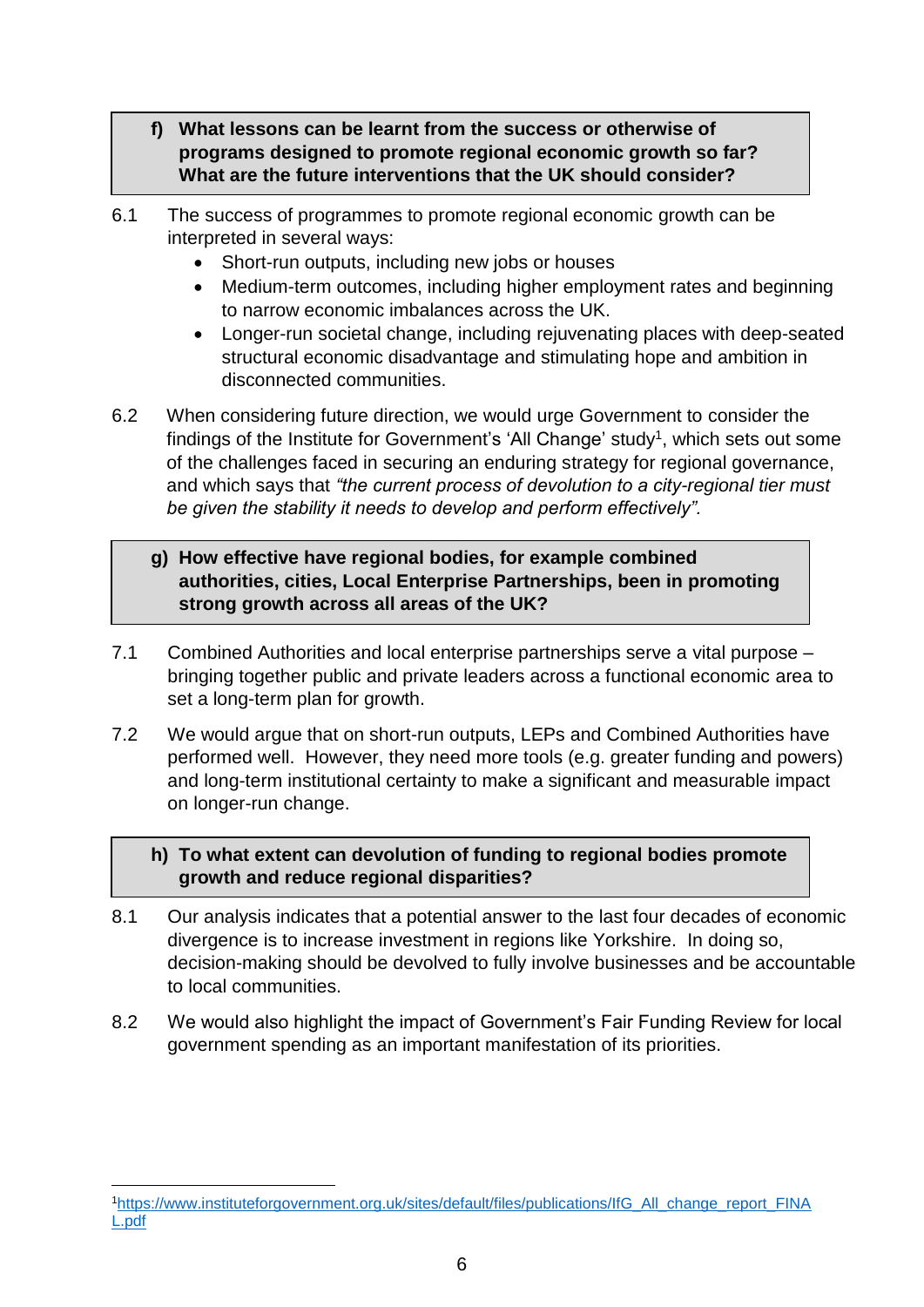#### **Part 2: Regional economic data and forecasts**

- **i) What is the quality of regional economic data such as economic growth/ income/public spending per capita/investment levels currently available in the UK and how does its quality and coverage differ from economic data available at the national level?**
- 9.1 Whilst there has been improvements in the level and quality of information available at regional and sub-regional level in recent years, there remain substantial differences between national, regional and sub-regional data. Whilst regional labour market data is published alongside national data for example, there is a time lag of around 4 months to get equivalent data at a sub-regional level, and this data still lacks the depth of regional data. On economic growth and income – key measures of prosperity and vitality – most data is only available sub-nationally on an annual basis, which presents acute challenges in understanding how local economies are performing.
	- **j) Which regional economic data should the Government focus on e.g. is it GDP growth, or for regions, is unemployment data and other indicators that measure well-being more relevant?**
- 10.1 All of this is important particularly as a large focus for regional and subregional policymakers is understanding the spatial impact of changes in the economy. Whilst local output growth is important to closing the disparities in economic performance between regions and therefore crucial to measure, locally there is also more focus on understanding how people from different groups and communities can benefit from the opportunities this growth offers. In order to do this, more granular socio-demographic information is required. This is particularly true for areas with or seeking devolution deals in order to inform the development of interventions
	- **k) Should regional economic data currently produced by the ONS be given a higher profile e.g. should GVA growth be routinely published in documents such as the Government's** *Budget* **and** *Spring Statement* **and the OBR's** *Economic and Fiscal Outlook***?**
- 11.1 Given much of the domestic policy debate is focused on left behind places and regional disparities, then an overt and proactive consideration of how government policy is impacting regions and/or is forecast to do so should be very much encouraged and could help to ensure that such issues are actively considered in the policy making process.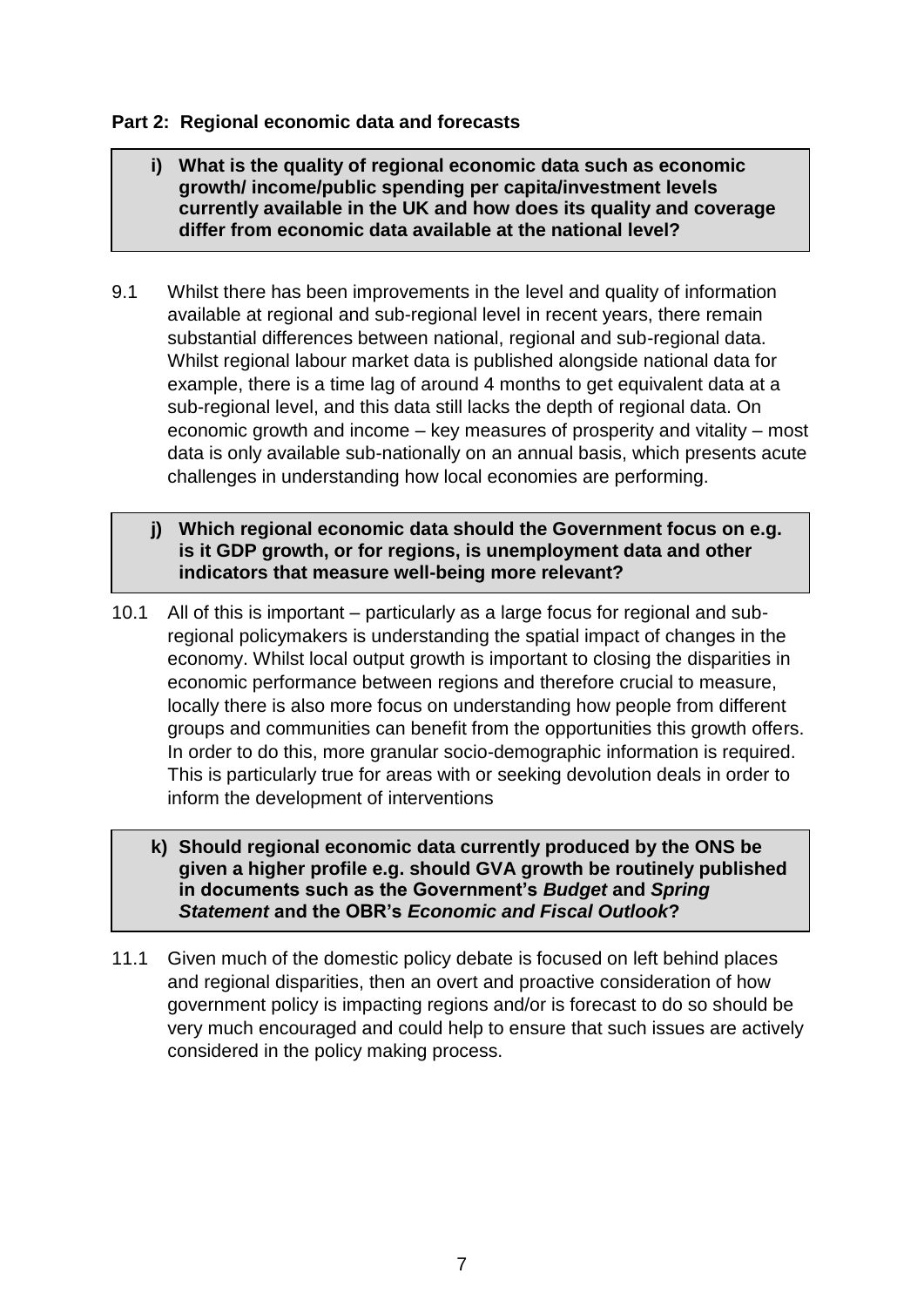- **l) The ONS produces regional statistics at different levels: regions/City regions/Combined local authorities/local authorities and sectors. How useful is it to produce statistics at all these levels?**
- 12.1 All of these are useful and used locally. Whilst it is appreciated that producing data for a wide range of geographies is more resource intensive for ONS, the more granular the data available the better so as to understand how issues manifest themselves at a local level. For an area as large as Leeds City Region for example, the economic strengths, weaknesses and challenges are quite different between and within the area, and more local data enables us to draw out this more nuanced picture. Recently, ONS have been looking at moving to a more "bottom up" approach to producing sub-regional data, and this would have the advantage of enabling analysis at more flexible, smaller geographies. However, this needs to be balanced with a need for timely regional data to understand key economic and labour market trends.

#### **m) What are the main gaps in regional data for users?**

- 13.1 Regional output (GVA/GDP) data on a quarterly basis would be a substantial improvement for regional analysts and policy makers. At present, an annual GVA release means that understanding what is happening in local economies is challenging and largely reliant on survey data, which can be of varying quality and costly. Whilst labour market data is available quarterly at the subregional level, there is a substantial time lag – data is released approximately four months after the quarter ends, affecting policymakers' ability to respond.
- 13.2 Trade data is also an area of weakness understanding intra-regional trade would enable a more granular understanding of how regional economies function. Linked to this, an understanding of prices and inflation at regional level would inform a better understanding of the relative strength and competitiveness of UK regions. Sub-regional international trade data is also very weak which limits places' ability to understand their key international trading relationships and, consequently, the risks and opportunities.

#### **n) Should there be official regional economic forecasts produced for output growth and other economic indicators such as unemployment?**

14.1 Locally we have the Regional Econometric Model, produced by Experian for Yorkshire & Humber for over 20 years. As such, we recognise the value that such models and forecasts can bring – the model is applied in a range of scenarios including business case development, local plans, policy impact analysis and more. Given the functionality of the model developed over the years, it is unlikely that centrally produced regional economic forecasts could replace this, but they would still have value in providing consistent forecasts that have some form of recognition or endorsement from HM Government. This would undoubtedly be valuable in informing matters such as local plans, but it is likely that private forecasters will still need to be employed to provide both depth and an understanding of how different growth scenarios as a result of local policy changes could manifest themselves.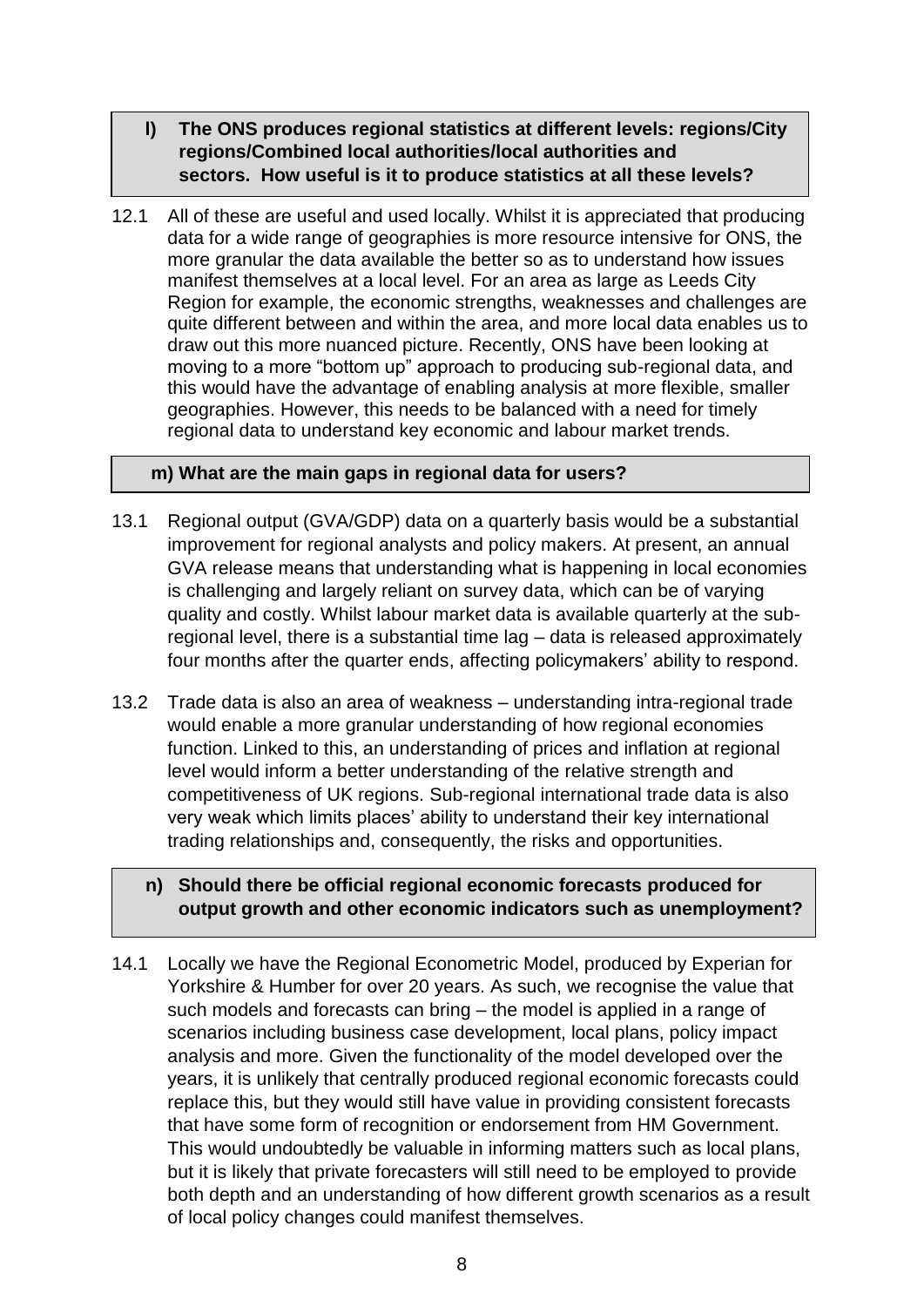# **Appendix – supporting figures and graphs**



*Fig 1 – Annual impact of fiscal and monetary policy choices (Sources: Bank of England and HM Treasury)* 



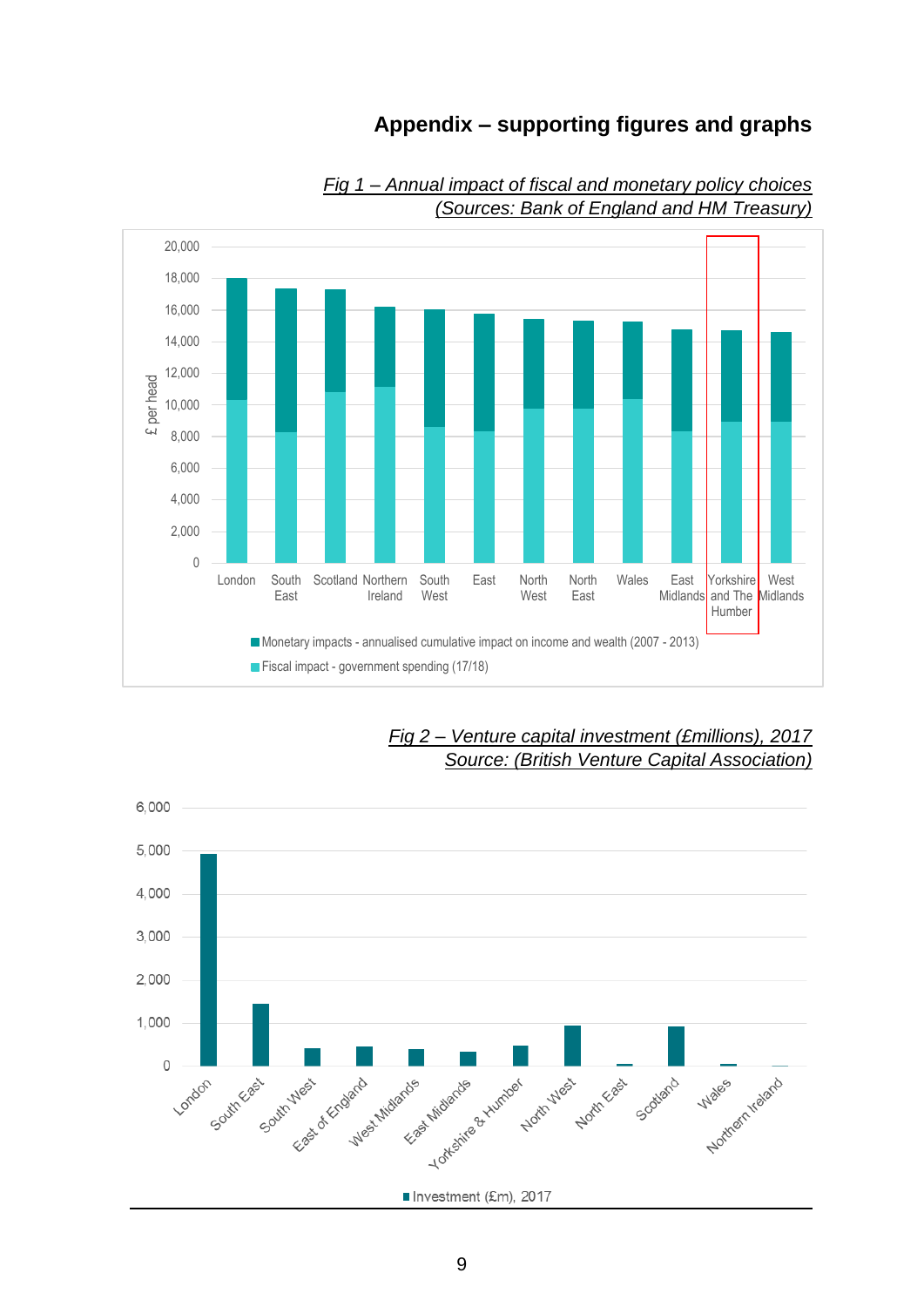

#### *Fig 3 – Correlation between regional productivity and public investment (Source: WYCA analysis of Bank of England, HM Treasury and ONS data)*

*Fig 4a – Public spending on 'economic affairs' by nation/region (Source: Country and regional analysis 2018; HM Treasury)*

| <b>UK region</b>                          | 2017/18<br>spending<br>per head<br>(E) | Change in spending/head<br>- 2013/14 to 2017/18<br>(% ) |
|-------------------------------------------|----------------------------------------|---------------------------------------------------------|
| South East                                | 720                                    | 54.5%                                                   |
| North West                                | 764                                    | 49.5%                                                   |
| London                                    | 1,300                                  | 47.4%                                                   |
| <b>West Midlands</b>                      | 650                                    | 39.8%                                                   |
| South West                                | 630                                    | 39.1%                                                   |
| East                                      | 683                                    | 38.0%                                                   |
| <b>East Midlands</b>                      | 550                                    | 18.3%                                                   |
| Scotland                                  | 1,217                                  | 16.3%                                                   |
| North East                                | 616                                    | 11.0%                                                   |
| Wales                                     | 846                                    | 8.7%                                                    |
| <b>Yorkshire and The</b><br><b>Humber</b> | 568                                    | 0.4%                                                    |
| Northern Ireland                          | 848                                    | $-5.8%$                                                 |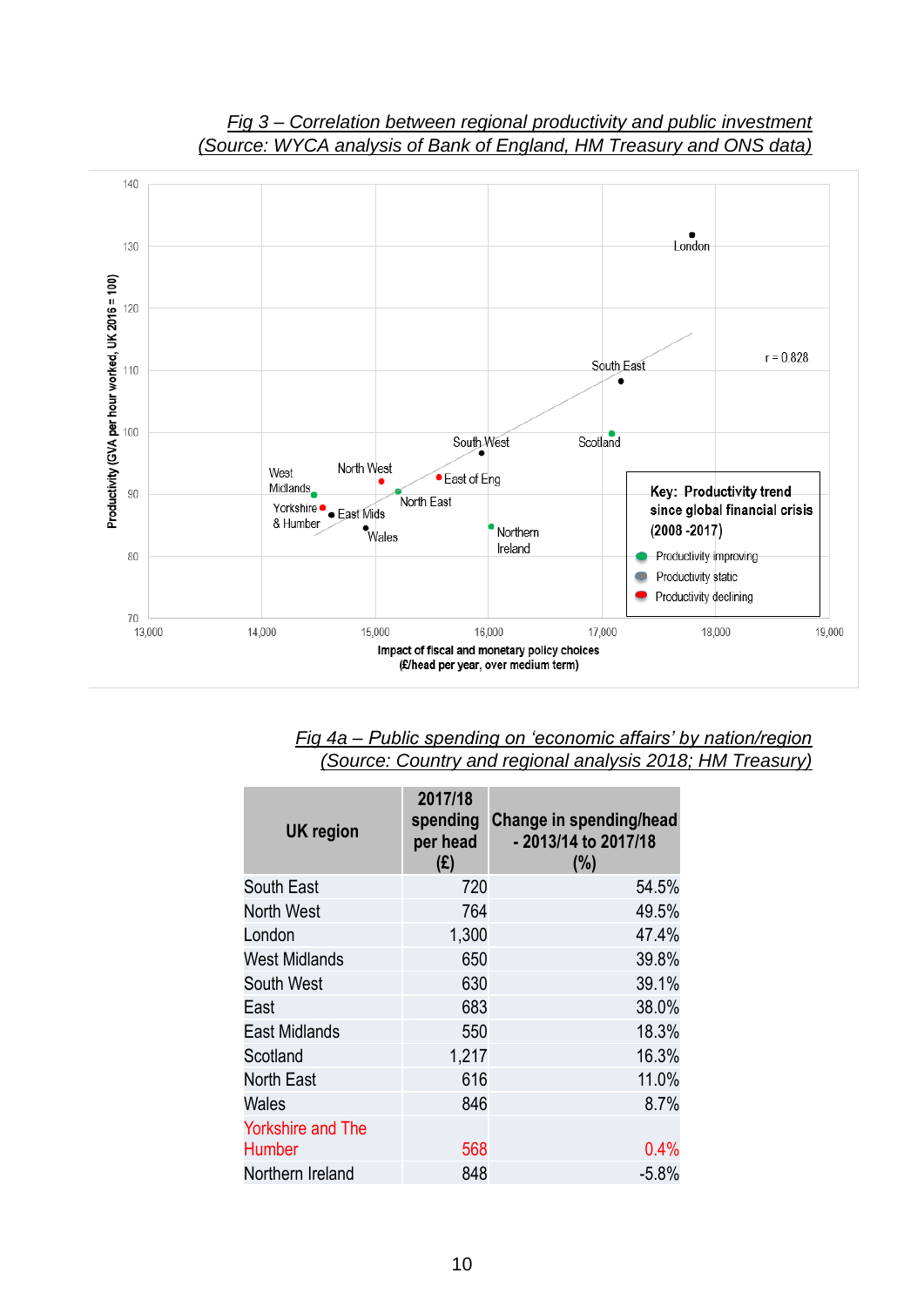#### *Fig 4b – Public spending on selected 'economic affairs' by nation/region (Source: Country and regional analysis 2018; HM Treasury)*

| Enterprise and economic development |                                        | Transport                                                    |                  |                                        |                                                           |
|-------------------------------------|----------------------------------------|--------------------------------------------------------------|------------------|----------------------------------------|-----------------------------------------------------------|
| <b>UK</b> region                    | 2017/18<br>spending<br>per head<br>(E) | Change in<br>spending/head -<br>2013/14 to 2017/18<br>$(\%)$ | <b>UK</b> region | 2017/18<br>spending<br>per head<br>(E) | Change in<br>spending/head -<br>2013/14 to 2017/18<br>(%) |
| South East                          | 203                                    | 232.8%                                                       | North West       | 528                                    | 112.0%                                                    |
| South West                          | 134                                    | 116.1%                                                       | West Midlands    | 412                                    | 93.4%                                                     |
| East                                | 99                                     | 94.1%                                                        | East             | 402                                    | 68.9%                                                     |
| London                              | 161                                    | 80.9%                                                        | South West       | 290                                    | 62.9%                                                     |
| East Midlands                       | 116                                    | 73.1%                                                        | London           | 1,019                                  | 56.3%                                                     |
| Scotland                            | 231                                    | 22.2%                                                        | North East       | 320                                    | 51.7%                                                     |
| Northern Ireland                    | 202                                    | 18.8%                                                        | South East       | 370                                    | 49.2%                                                     |
| West Midlands                       | 75                                     | $-3.8%$                                                      | Wales            | 410                                    | 23.5%                                                     |
| North West                          | 86                                     | $-5.5%$                                                      | Scotland         | 667                                    | 22.8%                                                     |
| Wales                               | 162                                    | $-6.9%$                                                      | East Midlands    | 245                                    | 22.5%                                                     |
| North East                          | 91                                     | $-24.2%$                                                     | Yorkshire and    | 315                                    |                                                           |
| <b>Yorkshire and</b>                |                                        |                                                              | The Humber       |                                        | 11.3%                                                     |
| The Humber                          | 61                                     | $-26.5%$                                                     | Northern Ireland | 297                                    | 3.5%                                                      |
|                                     |                                        |                                                              |                  |                                        |                                                           |

ı

#### *Fig 5 – Proposal by Lord Heseltine*

 **16. There is one economic judgement that must be reappraised. Orthodox Treasury thinking tests capital projects against a rate of return on investment. Such a philosophy will allocate resources to high growth areas and build on success. Therein lies the problem of the left-behind. If we are serious about rebalancing, then we have to be serious about the role of the public sector in facilitating this. There is an element of risk and an element of faith. I had no idea what the consequences would be when I created development corporations in the East End of London and on Merseyside. In rebuilding great areas of our country and restoring faith in millions of our citizens, we have to rebalance our economic priorities. The calculations cannot just be measured in crude economic terms. The Treasury, working with economists, businesses and conurbations, should devise a more balanced method for judging investment decisions in our cities. They 63 should draw on international experience. The power of competition, match funding and gearing should be harnessed to achieve the best value for money for the taxpayer.** 

Lord Heseltine, Empowering English Cities (2019)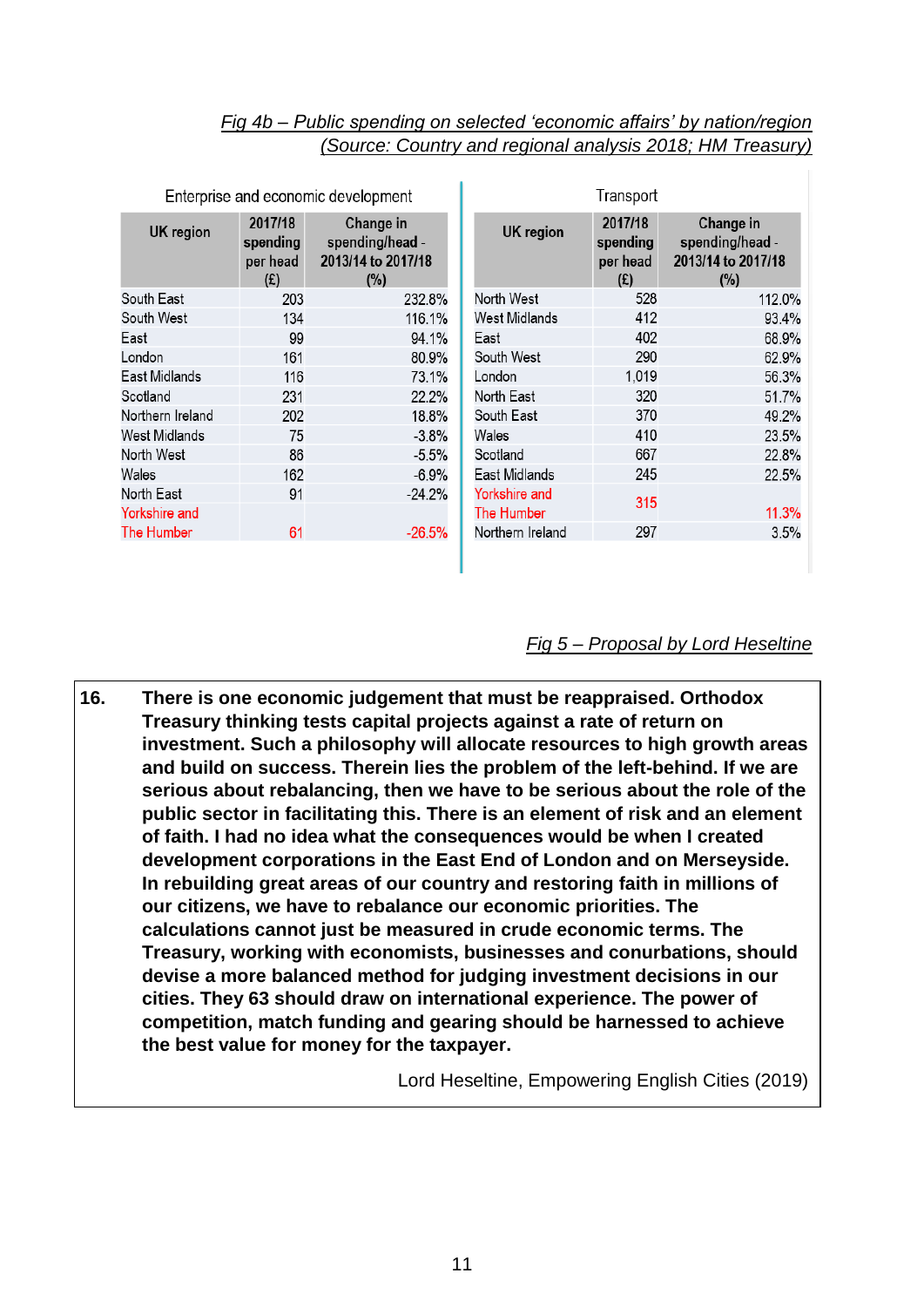

*Fig 7 – Productivity across the Leeds City Region comparator European regions (Source: Eurostat; 2018)*